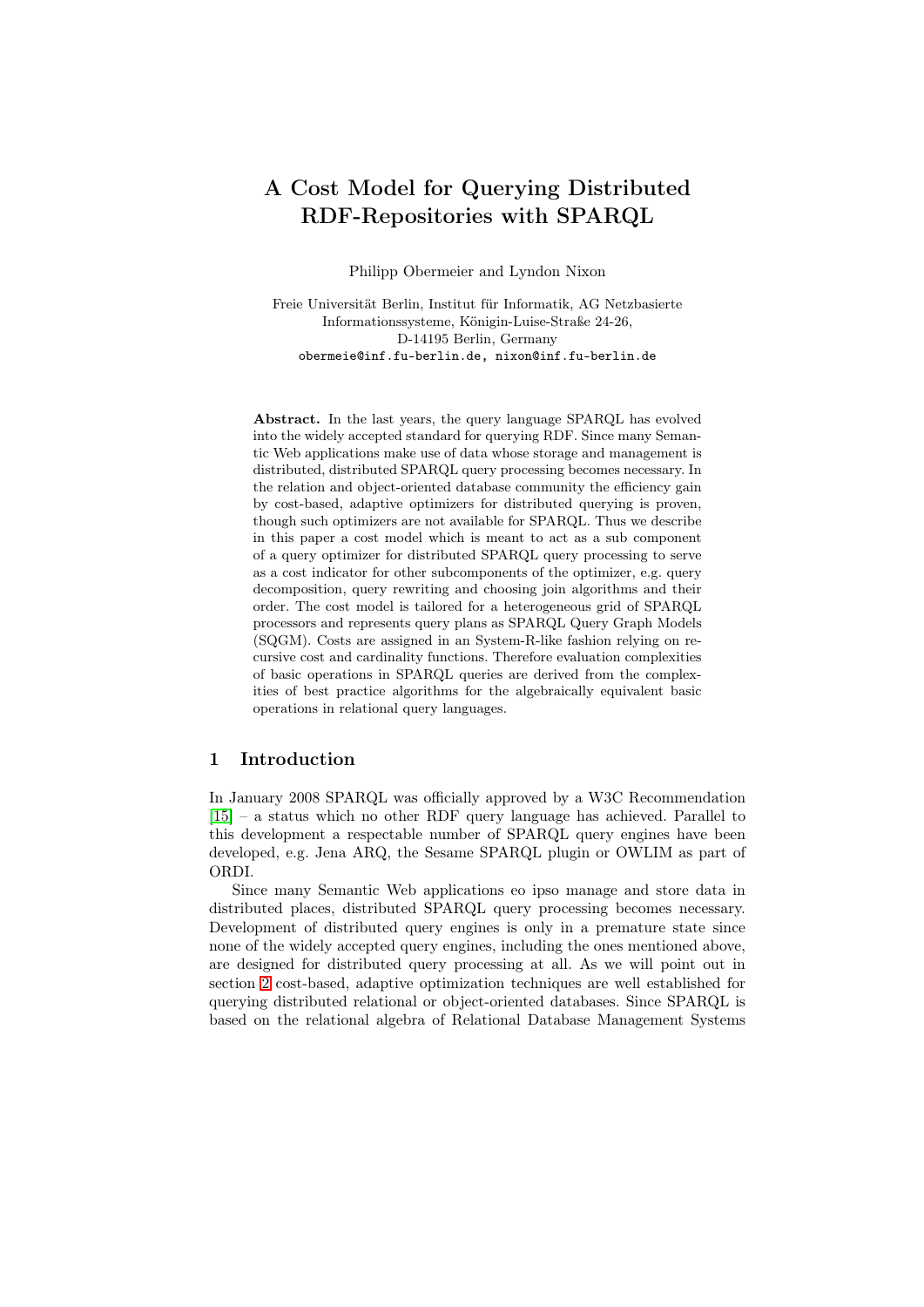(RDBMS), we believe it is possible to map these techniques to SPARQL. For this reason we present here a cost model for the evaluation of SPARQL queries tailored to act as part of an optimizer for adaptive, distributed query processing [4,11] supporting other subcomponents like query decomposition, query rewriting and join order selection for cost-based decision-making. Our cost model is similar to the ones for System-R suggested in [17,12] in that it estimates physical costs for each individual operation of a query and then totals these costs. [Fu](#page-15-0)[rth](#page-15-1)ermore costs are distinguished by the type of used resources, i.e. number of CPU instructions, number of I/O operations (page/read accesses on persistent memory) and NET delay for retrieval of remote [da](#page-15-2)[ta.](#page-15-3) From this, a recursive cost function is developed for query execution based on physical cost functions and cardinality functions for basic operations in *SPARQL Abstract Queries* [15], a declarative representation of SPARQL queries (see section 3.1). Furthermore we presume a SPARQL query plan is given as a *SPARQL Query Graph Model* [9] which is a graph model for queries abstracting to the semantic of the corresponding SPARQL Abstract Query (see section 3.2). For the choice of compl[exit](#page-15-4)ies of basic SPARQL operations we argue that complexities [of b](#page-2-0)est-practice algorithms for related operations in the relational algebra for RDBMS can be us[ed](#page-15-5) as orientation.

In Section 2 we address the scientific [backg](#page-3-0)round of this paper. In Section 3 we introduce the preliminaries necessary for the definition of the cost and cardinality function in Section 4. There we also deliver the proof for the equality of the complexities for relational algebra operators and their equivalent SPARQL basic operatio[ns](#page-1-0). In Section 5 we demonstrate the usage of the cost model as [pa](#page-2-1)rt of a query optimizer. We conclude with a discussion of open problems and future work.

# 2 Related Work

<span id="page-1-0"></span>Some breakthroughs in the analysis of the expressiveness and classification of SPARQL also with respect to other query languages has been achieved by Perez et al.[13]. In their work they determined the complexity of certain types of SPARQL expression and developed an algebra for SPARQL resp. SPARQL graph pattern expressions which was a significant contribution to the theoretical algebraic model *SPARQL Abstract Queries* of SPARQL queries in [15]. Furthermore e[xcep](#page-15-6)t for minor exceptions the possibility of a straightforward reduction of SPARQL to a SQL-resembling relational algebra has been shown in [3] which is the theoretical core of several SPARQL-to-SQL transforming SPARQL-DBMS like D2RQ or SquirrelRDF. Additional it can be attributed to [the](#page-15-4) similarity between SPARQL and SQL algebras that a System-R-like graph model for SPARQL query plans together with optimization techniques query plans co[uld](#page-15-7) be introduced [9].

Research in distributed SPARQL query processing started recently and predominantly leans on optimization techniques for general database query languages and RDF query languages. Heiner Stuckenschmidt et al. [18] suggest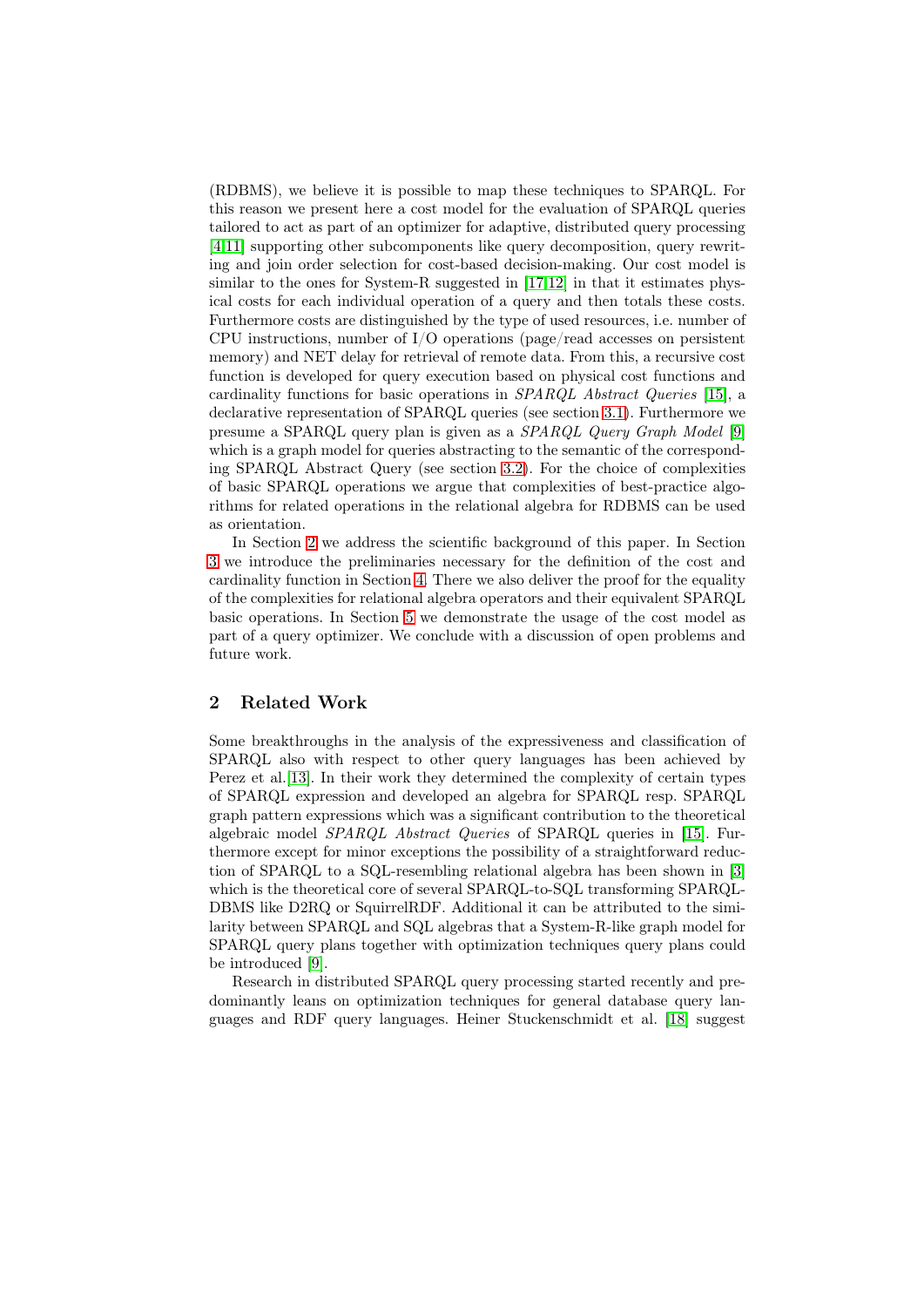for querying distributed RDF-repositories a schema-path-based indexing and storage organization as well as heuristics for join ordering. The techniques are implemented as a prototype extension for Sesame. In [2], *RDFPeers*, a spanning of RDF-Repositories over a Peer-to-Peer network is introduced. Execution of disjunctive and conjunctive queries over the distributed storages are described though RDFpeers doesn't support SPARQL as query language. In contrast to that Andreas Harth et al. [8] propose *YARS2*, a tool[kit](#page-15-8) for efficiently querying distributed storages of graph-shaped data, especially RDF data and SPARQL are supported. A distributed indexing mechanism for quadruples (representing RDF triples) and distributed SPARQL query processing with join ordering are fundamental contributions [of](#page-15-9) this work. While lookups for indexes can be dispatched concurrently in the distributed storage environment, other operations embodied in a SPARQL query (i.e. *Join*, *Union*, etc.) are solely executed at one host in the system. An adaptive cost estimation based on System-R-like physical cost and cardinality functions is presented in [16] for conjunctive reasoning for *Deductive Ontology Basis* (*DOB*), a subset of OWL lite. A translation of SPARQL queries into DOBs is promised by the authors for the future, but only partially explained at present.

In contrast to SPARQL the opportunities offe[red](#page-15-10) by distributed query processing are vastly explored in the database community. Kossmann describes in [11] a series of query processing optimization concepts in distributed databases in a textbook style. Pirahesh et al. [14] present rule-based rewriting techniques for queries which deliver optimization on a logical level independent from the physical implementation. Query plan cost models which sum up physical costs [for](#page-15-1) single operators are suggested in [17,12]. Such a cost model is also needed as a subcomponent for an optimizer fo[r di](#page-15-11)stributed SPARQL processing as indicator for decision making of other components like query rewriting, decomposition or join and selection ordering. A sophisticated survey of adaptivity for query processing, especially intra-query ad[apti](#page-15-2)[vit](#page-15-3)y, was assembled by Deshpande et al. [4]. Adaptivity means the query processing is interleaved with adjustments by the query optimizer, which significantly improves the performance of the query evaluation

A System-R-like cost model and the cost-based, adaptive techniques ad[dr](#page-15-0)essed in the last paragraph are not available yet for a distributed SPARQL processing context. Thus our proposed cost model as part of a still to be developed optimizer for adaptive, distributed SPARQL query processing is a first step to change this circumstance.

## 3 Preliminaries

#### 3.1 Formalization and Semantics of SPARQL Queries

<span id="page-2-1"></span><span id="page-2-0"></span>3.1.1 SPARQL Abstract Queries For the study of SPARQL semantics, [15] provides a declarative formalization for a SPARQL query, called *SPARQL Abstract Query*. A SPARQL Abstract Query is a triple that consists of a *Query Form*, a *SPARQL Algebra Expression* and a *RDF Dataset*.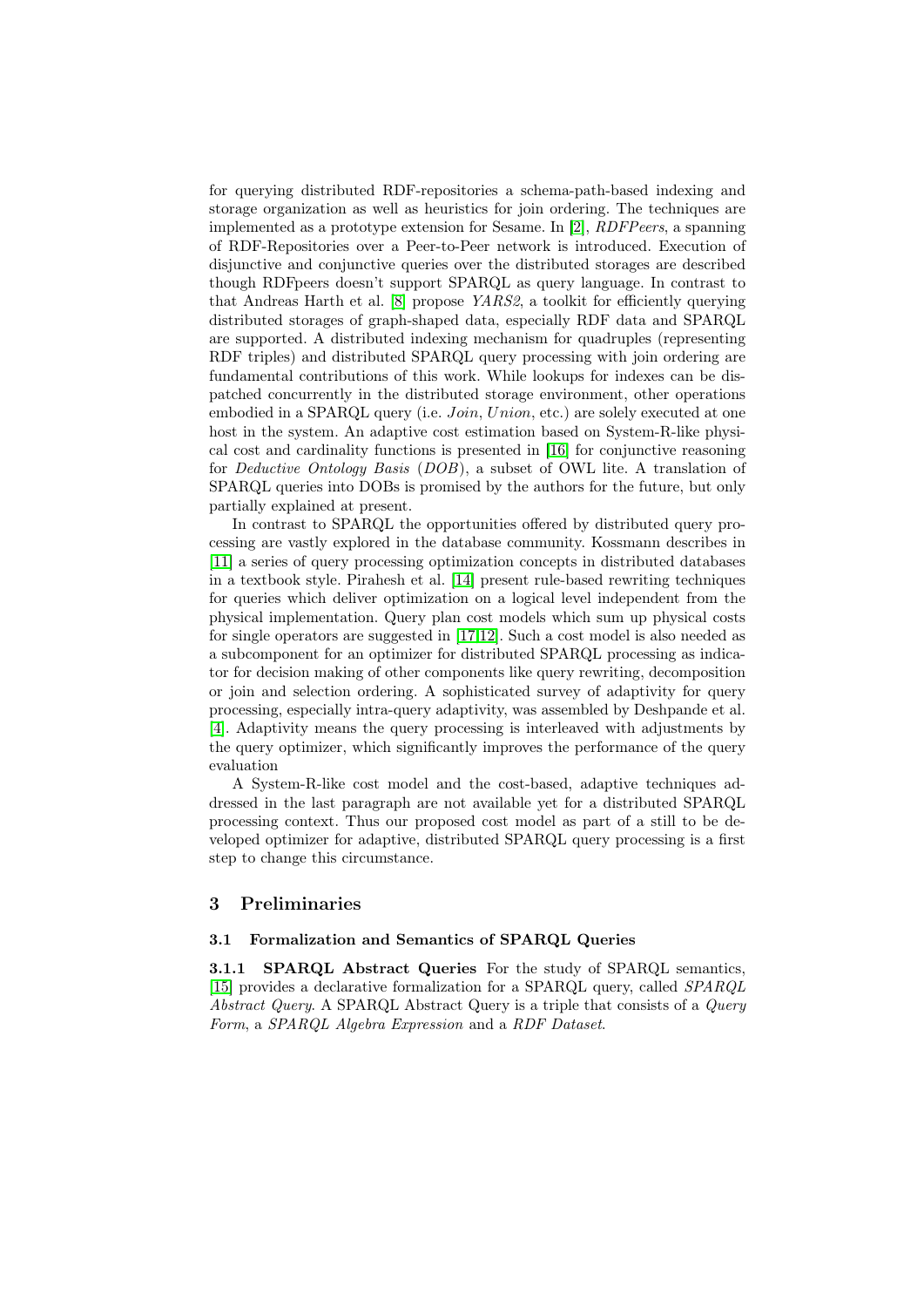The set of Query Forms, denoted as *QF*, comprises four functions *{Select, Ask, Construct, Describe}* which take a *solution mapping multi-set* (see Definition 1) as input, *Construct* additional uses a set of tripe pattern templates. *Select* returns a set of variable bindings, *Ask* a boolean, *Construct* and *Describe* a RDF graph.

The SPARQL Algebra, whose terms are called SPARQL Algebra Expressions[, i](#page-3-1)s an algebra representing graph patterns and solution modifiers in queries. It provides a set of unary or binary functions *{Join, Union, Diff , LeftJoin, ...}* and a set *BGP* of constants, which are called *Basic Graph Patterns (BGP)*. Both function and constants return a solution mapping multi-set as result while taking solution mapping multi-sets and logical boolean constraints for variable bindings as input. In the following we refer to the set of these functions as *SF*, and we call *SAO* = *{BGP}∪SF* the set of *SPARQL Algebra Operations (SAO)*. The elements of the subset  $\mathcal{SM} \subset \mathcal{SF}$ , where  $\mathcal{SM} = \{Distinct, OrderBy, Limit, OffSet\}$ are called *Solution Modifiers (SM)*. Overall we refer to *QF ∪ SAO* as the set of *SPARQL basic operations*.

A *SPARQL Abstract Term* is either a SPARQL Abstract Query or a SPARQL Algebra Expressions. Intuitively a SPARQL Abstract Term describes a "sub term" of a SPARQL Abstract Query.

3.1.2 Solution Mapping Multi-Sets From a technical viewpoint solution mapping multi-sets are unordered lists of solution mappings which may contain duplicates. For our following discussion we adopt the mathematical definition from  $|15|$ :

Definition 1. *A* solution mapping multi-set *is a tuple* (*S, card*) *where S is a set of solution mappings and card is a function which annotates every*  $x \in S$ *with a positive integer.*

<span id="page-3-1"></span>*T[he](#page-15-4)* cardinality *of* (*S, card*)*, denoted as |*(*S, card*)*|, is the summation of card*(*x*) *for all*  $x \in S$ *.* 

## 3.2 SPARQL Query Graph Model

<span id="page-3-0"></span>The *SPARQL Query Graph Model (SQGM)* [9] is a graph model for SPARQL queries resp. SPARQL Abstract Queries adopted from the *Query Graph Models* for SQL [14]. A SQGM is a planar rooted directed graph consisting of *operator* as nodes and *dataflows* as edges. Each operator represents an occurrence of an SPARQL algebra operation in the correspondi[ng](#page-15-5) SPARQL Abstract Query while each data flow connects an operator *A* to an operator *B*, iff *B* uses *A*'s result as input [in t](#page-15-11)he corresponding SPARQL Abstract Query. In this constellation *A* is called *providing operator* and *B consuming operator*. Furthermore operators are divided into types each of them having a one-to-one correspondence to a SPARQL basic operation, except for BGPs in combination with Filters and also for Solution Modifiers. For the first constellation SQGMs use an operator type, the set of *Graph Pattern Operators (GPO)*, each corresponding to a BGP with an optional Filter operation. This set is referred to as *GPO* in the following. For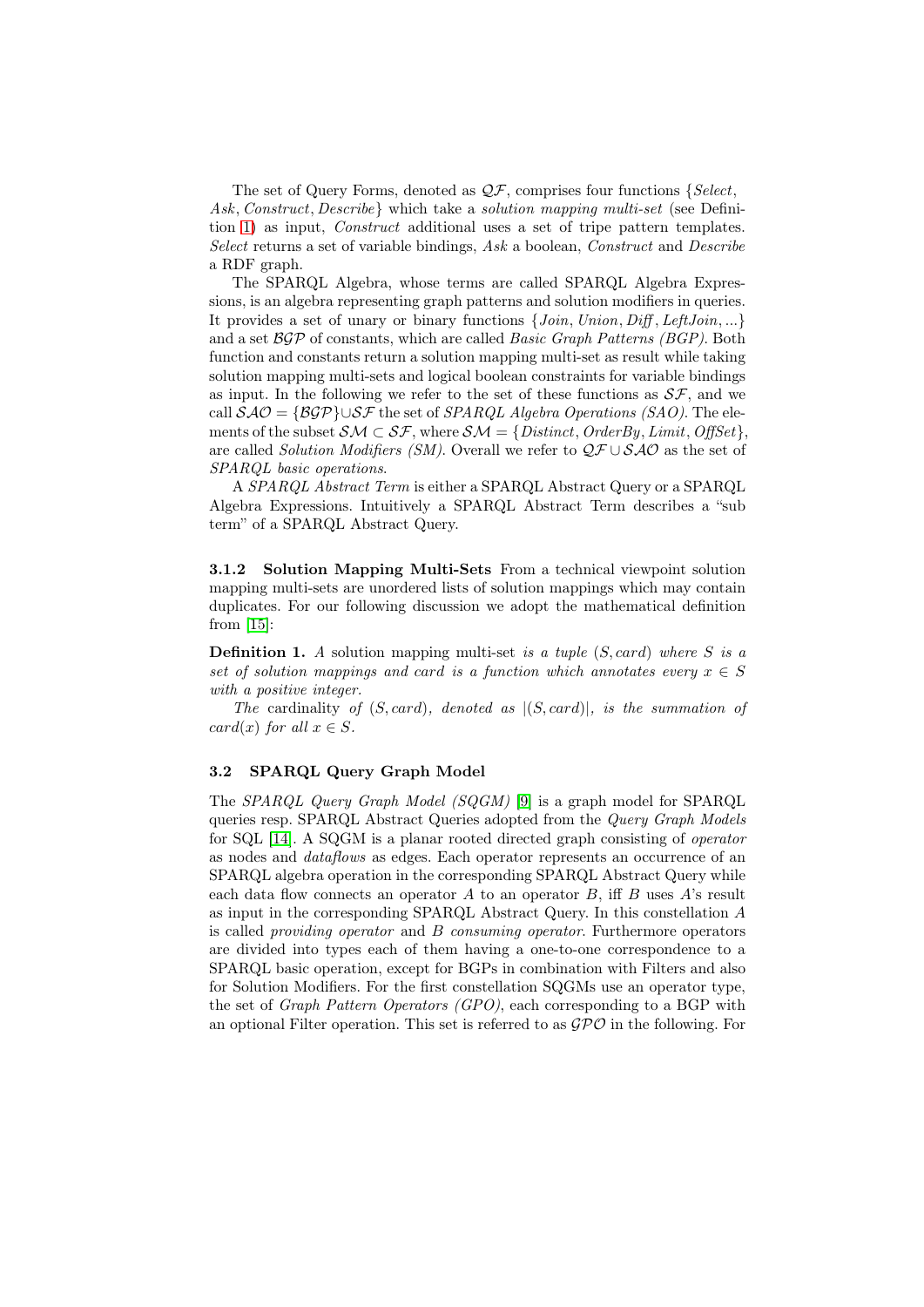Solution Modifiers SQGMs provide a general operator type, consisting of the *Solution Modifier Operators* which represent concatenations of arbitrary Solution Modifiers. Additionally we give the formal definition of a SQGM.

Definition 2. *A* SPARQL Query Graph Model (SQGM) *represents a SPARQL query. It is a tuple* (*OP, DF, r, dflt, NG*) *where*

- *OP denotes the set of all operators necessary to model the query,*
- *DF denotes the set of all dataflows necessary to model the query,*
- *r ∈ OP is an operator responsible for generating the result of the query (i.e. r represents a Query Form),*
- *dflt ∈ OP is an operator providing the default RDF graph of the queried RDF dataset,*
- *NG ⊂ OP is the set of graph operators that provide named graphs.*

For particular details on SQGMs we refer to [9].

In the following we will base our cost estimation for SPARQL queries and query plans on their corresponding SQGMs. While as shown above queries can be translated directly into SQGMs query plans contain in general additional physical information for each operator. Thus [we](#page-15-5) consider SQGM as abstraction of query plans in the sense that all physical information has been masked out.

<span id="page-4-0"></span>3.2.1 Constraints for BGPs resp. Graph Pattern Operators Actually there are two different SPARQL basic operations which can describe joins between solution mapping multi-sets: The *Join* operator and BGPs containing more than one triple pattern. By limiting joins between solution mapping multisets to the actual *Join* operation of the SPARQL Algebra we unify these to one form to ease the definition of cost and cardinality functions. Motivated by this consideration we restrict BGPs (resp. GPOs) to the biggest subset of *BGP* (resp. *GPO*), in which each BGP (resp. GPO) only contains exactly one single triple pattern. We refer to this subset as  $\mathcal{BGP}_{TP}$  (resp.  $\mathcal{GPO}_{TP}$ ). As shown in the extension to [13] it is semantically equivalent to simulate BGPs embodying an arbitrary set of triple pattern by defining a BGP for each triple pattern and after that to join these.

<span id="page-4-1"></span>3.2.2 Constra[ins](#page-15-6) for Solution Modifier Operators As mentioned above a Solution Modifier Operator can express a application of several Solution Modifiers. In the following we only accept Solution Modifier Operators which represent exactly one Solution Modifier. A sequence of Solution Modifier appliances  $m_1, \ldots, m_n$  in a SPARQL query can also be represented in a SQGM as a path of Solution Modifiers  $M_1 \rightarrow \ldots \rightarrow M_n$  where  $M_i$  solely represents  $m_i$ . This limitation is motivated by the need of a one-to-one correspondence for the sake of exchangeability of cost and cardinality functions for corresponding SPARQL basic operations and SQGMs operator types. The exchangeability of functions significantly assists the comprehensibility of the cost computations based on SQGMs.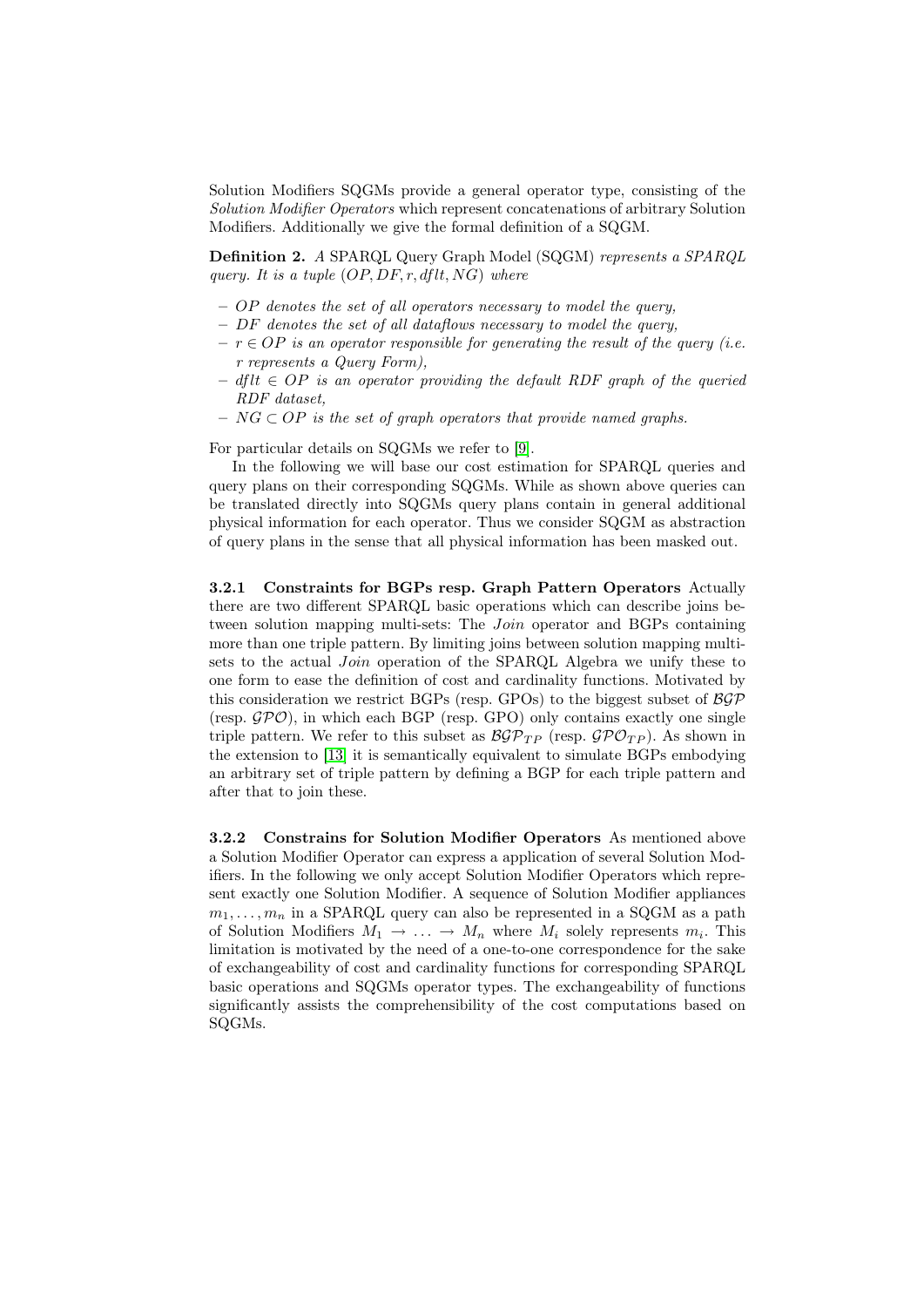# 4 Cost and Cardinality Functions

In this section we will describe the structure of the cost model for SQGMs and provide a justification to base our cost estimation on the complexities of best-practice-algorithms for relational algebra operations related to the SPARQL basic operations.

Overall the cost model for SQGMs banks on a recursive cost function relying in turn on a recursive cardinality function. Furthermore both cost and cardinality function themselves are based on functions estimating physical cost and solution cardinalities for each SPARQL basic operation.

At first we introduce a method to assign cost and cardinality functions to each SPARQL basic operation also depending on the used implementation algorithms. After that we show how we can recursively compute costs for SQGMs based on our earlier results. Finally we justify that we can reduce almost all SPARQL basic operations to corresponding relational algebra operations in linear time to the input cardinalities.

#### 4.1 Cost and Cardinality Functions for SPARQL Basic Operations

For each SPARQL basic operation we assign a *cardinality*, *CPU-* and *IO-cost function*. The cardinality function estimates the cardinality of the operation result, the CPU-function the necessary number of instructions and the IO-cost function the necessary number of hard disk (or page) accesses to process the operation. Each of these functions depends on the cardinalities of the input solution mapping multi-sets, the used algorithm and real number parameters expressing physical characteristics of the machine executing the query. To compute these functions for a triple pattern we use the pattern itself as indication for the cardinality of its solution mapping multi-set. This is motivated by the fact, that either we can retrieve the cardinality directly by sending the triple pattern to the RDF-Repositories or estimate the cardinality by a selectivity method with the triple pattern as input.

In Definition 3 we define a summarization of the function assignments above, denoted as *configuration*. Hereby *T P* stands for the set of all RDF Triple Pattern, *RDFG* for the set of all RDF-Graphs, *ALG* for the set of all algorithms implementing SPARQL basic operations. Moreover a *physical parameter setup* is defined as m[app](#page-5-0)ing from a set of identifiers to a set of reals. The set of all physical parameter setups is called *PPS*. The Cartesian product R *<sup>k</sup>op* is the set of all possible tuples consisting of the cardinalities of the input solution mapping multi-sets for an operation *op*.

Definition 3. *A* configuration *C is a function assigning each SPARQL basic operation op a tuple*  $C(op) = (f_{CPU, op}, f_{IO, op}, f_{card, op})$  *where* 

- <span id="page-5-0"></span>*if*  $op = \mathcal{BGP}_{\mathcal{TP}}$  *then*  $f_{\phi,op} : (\mathcal{TP} \times \mathcal{RDFG} \times \mathcal{ALG} \times \mathcal{PPS}) \rightarrow \mathbb{R}_+$  with  $\phi \in$ *{CP U, IO, card},*
- $else$   $f_{\phi,op}: (\mathbb{R}^{k_{op}}_{+} \times \mathcal{ALG} \times \mathcal{PPS}) \rightarrow \mathbb{R}_{+} with \phi \in \{CPU, IO, card\}.$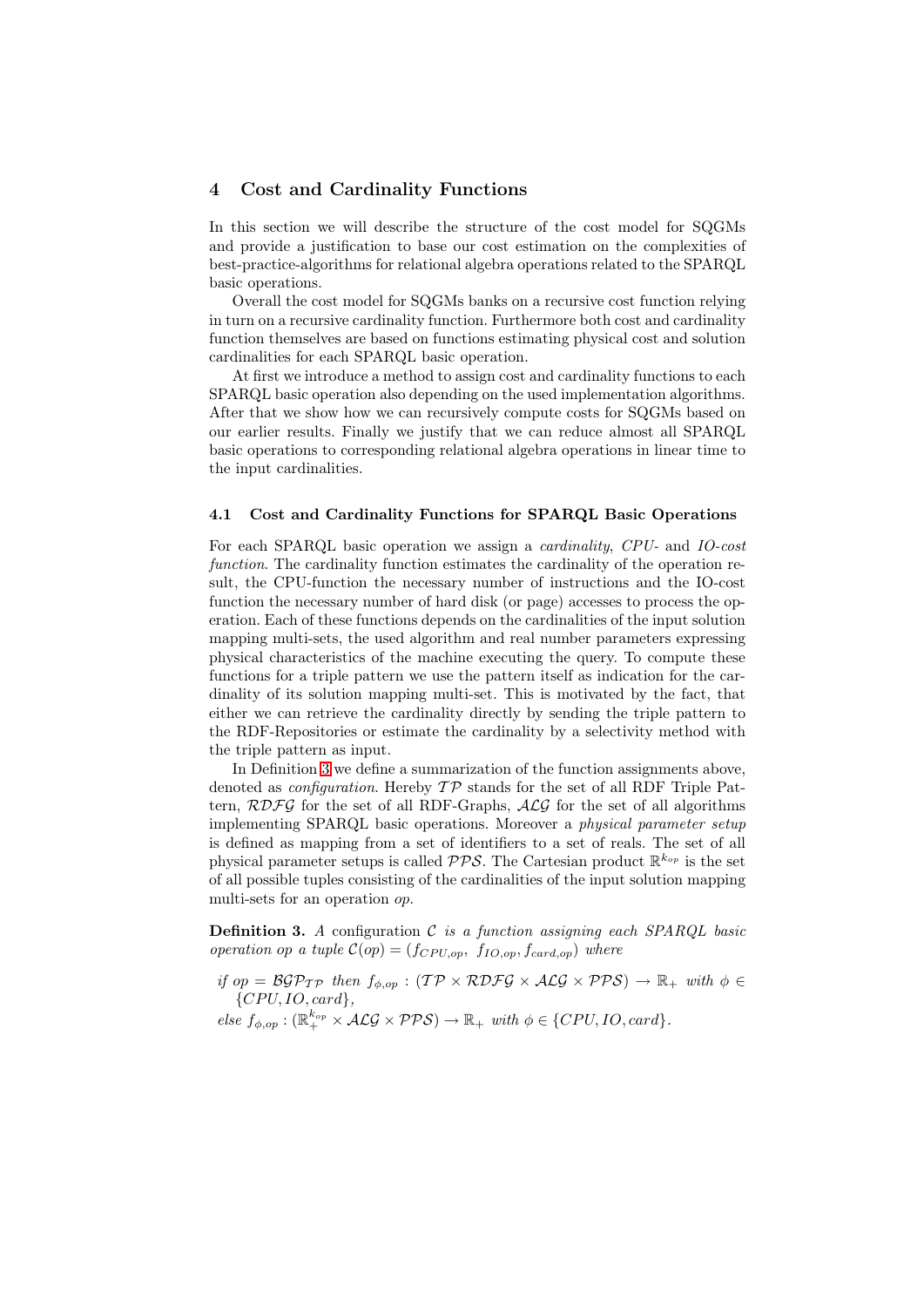*We call*  $f_{IO,op}$  *resp.*  $f_{CPU,op}$  *the* IO *resp.* CPU cost function *for op and*  $f_{card,op}$ *the* cardinality function *for op.*

The IO- and CPU-costs of a SPARQL basic operation can be estimated accurately by the usage of an elaborated time and space complexity function for the implementation algorithm, given that the estimation errors for the cardinalities of the input solution mapping multi-sets and the physical parameters are small.

If no additional information is available, a naive way to compute the cardinalities of the results for a SPARQL basic operation is the usage of the result cardinalities provided by the operator definitions in [15]. For instance, we could use the possible maximum of the result size. Hence such a procedure, which solely relies on the input sizes of an operator, causes generally a large estimation error. If available, statistical values for the result sizes of Triple Patterns, BGPs or more complex SPARQL Algebra Expression[s ar](#page-15-4)e a highly recommended alternative.

#### 4.2 Cost and Cardinality Functions for SQGM

In this section we recursively determine the execution costs and result cardinalities of a query graph by beginning the recursion at its root moving to the nodes with in-degree 0. Relevant physical cost factors for the processing of an SQGM operator like costs for swapping, hashing, computation, etc. are given in a function, *physical parameter assignment*, and thus can be respected in the cost estimation. For the delay by transmission through the network we use a very simplistic approach by assigning a real number weight for each operator *x* which indicates the net distance between the host computing *x* and the host computing  $x$ 's upstream operator. The actual net costs for  $x$  is the product  $\langle$  size of transmitted data> *∗* <distance weight>. To determine the overall net costs for a SQGM we add up these products for each operator.

First of all we emphasize in Definition 4 the exchangeability of cost and cardinality functions for SPARQL basic operations and SQGM operator types presuming the restrictions stated in Section 3.2.1 and 3.2.2.

<span id="page-6-0"></span>**Definition 4.** Given a SQGM (OP, DF, r, [df](#page-6-0)lt, NG), a configuration  $C$  and a *SQGM operator type t which represents a SPARQL basic operation op with*  $C(op) = (f_{CPU,op}, f_{IO,op}, f_{card,op})$ *. We call*  $f_{IO,op}$  *resp.*  $f_{CPU,op}$  *the* IO *resp.* CPU cost function *for t and fcard,op the* ca[rdinali](#page-4-0)ty f[unctio](#page-4-1)n *for t. Analogously we use for t the references*  $f_{IO,t} = f_{IO,op}$ ,  $f_{CPU,t} = f_{CPU,op}$  and  $f_{card,t} =$ *fcard,op.*

Before we can present the cardinality (Definition 5) and cost functions (Definition 6) for SQGMs, we need to determine three kinds of functions for a given  $SQGM G = (OP, DF, r, dftt, NG)$ :

An *algorithm assignment* is a function which assigns each operator  $x \in OP$ an algorithm. This algorithm is a implementation of *[x](#page-7-0)* according to the type *x* belong[s t](#page-7-1)o. For instance, if *x* belongs to the *Join Operator* type, the algorithm is a join algorithm (NestedLoop-Join, Hash-Join,. . . ).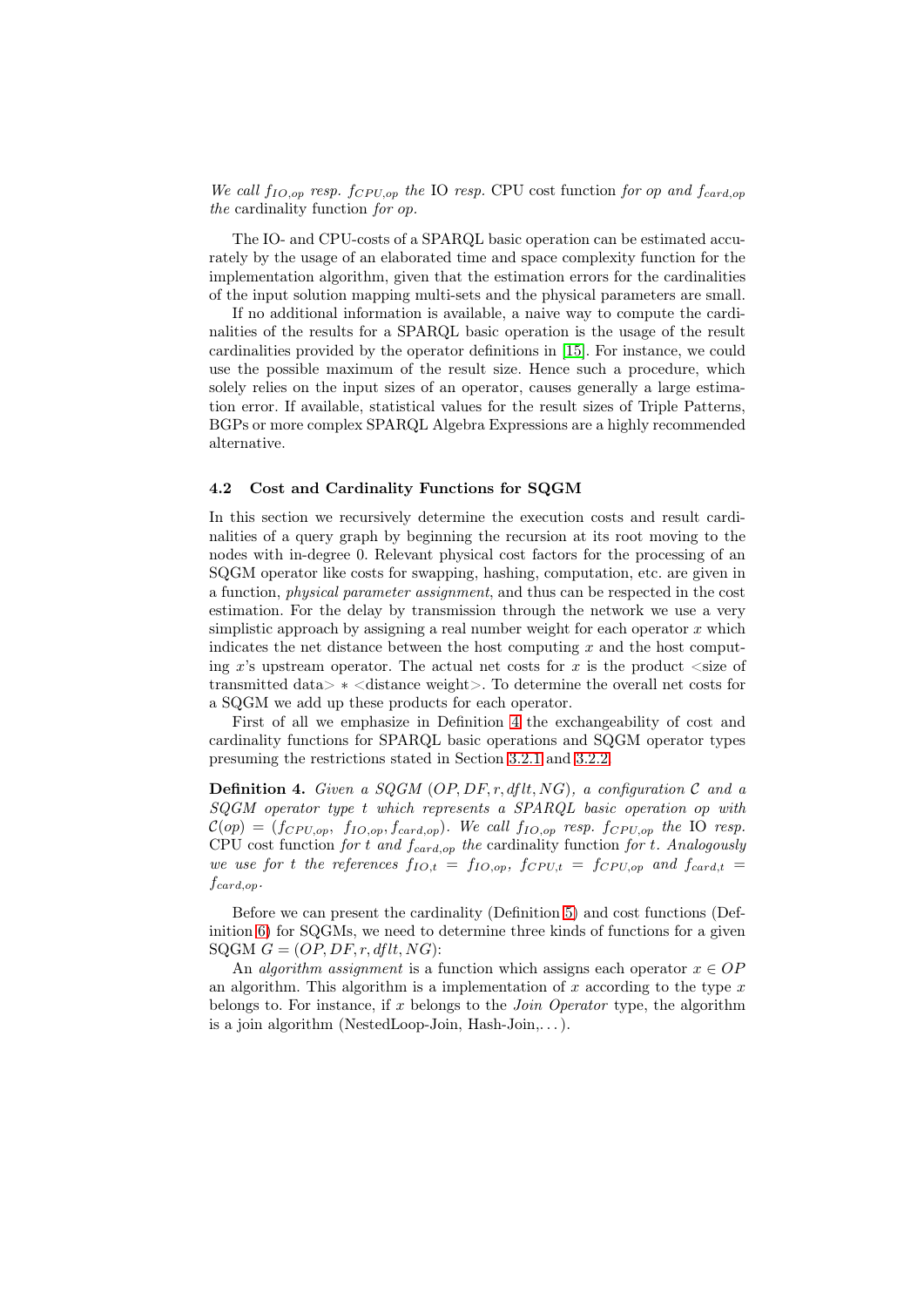A *physical parameter assignment* is a function which assigns each operator  $x \in OP$  a physical parameter setup. This physical parameter setup contains (approximation of) physical values relevant for the estimation of the processing costs (e.g. block size, costs for swapping, hashing or value comparison) for the machine executing *x*.

A *net-distance weight assignment* is a function which assigns each operator  $x \in OP$  a positive real number. This number is a weight which expresses the net latency between the machine executing *x* and the machine executing *x*'s upstream operator. The weight is multiplied with the result cardinality of *x* to take the net latency to the machine where the upstream operator is processed into account.

Finally we define the recursive cardinality and cost functions for SQGMs (Definition 5 and 6).

Definition 5. *For a SQGM* (*OP, DF, r, dflt, NG*)*, a configuration C and a node*  $x \in OP$ *, possessing the providing operators*  $c_1, ..., c_n$ *, the recursive function*  $card: OP \rightarrow \mathbb{R}_+$ *, [ca](#page-7-1)lled* cardinality function*, is defined as follows:* 

- <span id="page-7-0"></span>*if*  $x \in \mathcal{GPO}_{TP}$  *then*  $card(x) = f_{card, \mathcal{GPO}_{TP}}(tp, G)$  *where tp is the triple pattern embodied in x and G is the input graph of x,*
- $else \, card(x) = f_{card.x.twe}(card(c_1), \ldots, card(c_n))$  where *x*.type denotes the op*erator type of x.*

**Definition 6.** For a SQGM  $G = (OP, DF, r, dftt, NG), \phi \in \{IO, CPU, NET\}$ , *a configuration C, an algorithm assignment A, a physical parameter assignment P, a net-distance weight assignment D and a node x ∈ OP the recursive function*  $costs_{\phi}: OP \rightarrow \mathbb{R}_{+}$ , *called*  $\phi$ -cost function, *is defined as follows:* 

<span id="page-7-1"></span>*For*  $\phi \in \{IO, CPU\}$ *:* 

 $if x \in \mathcal{GPO}_{TP}$  *then*  $costs_{\phi}(x) = f_{\phi, \mathcal{GPO}_{TP}}(tp, G, \mathcal{A}(x), \mathcal{P}(x))$  where  $tp$  is *the triple pattern embodied in x* and *G is the input graph of x*,  $e$  *costs<sub>a</sub>*(*x*) =  $f_{\phi x \text{ true}}(card(c_1), \ldots, card(c_n), A(x), P(x))$  +

$$
else \; costs_{\phi}(x) = f_{\phi,x.\text{type}}(card(c_1), \ldots, card(c_n), \mathcal{A}(x), \mathcal{P}(x)) + \sum_{i \in \{1, ..., n\}} cost_{\phi}(c_i)
$$

*where*  $x.type$  *denotes the operator type,*  $c_1, ..., c_n$  *the providing operators of x.*

$$
For \phi = NET: \\ cost_{NET}(x) = \sum_{i \in \{1,...,n\}} (\mathcal{D}(c_i) \cdot card(c_i) + costs_{NET}(c_i)).
$$

*If x is a Select-, Describe-, Construct-, or Ask-Result Operator we refer to*  $costs_{\phi}(x)$  *also as the*  $\phi$ -cost function for *G.* 

## 4.3 Cost Estimation Oriented on RDBMS Complexities

Based on [3] we will now prove that the choice of cost functions for SPARQL basic operations oriented on the complexities of best-practice-algorithms for relational algebra operations is sound. This is motivated by the fact that there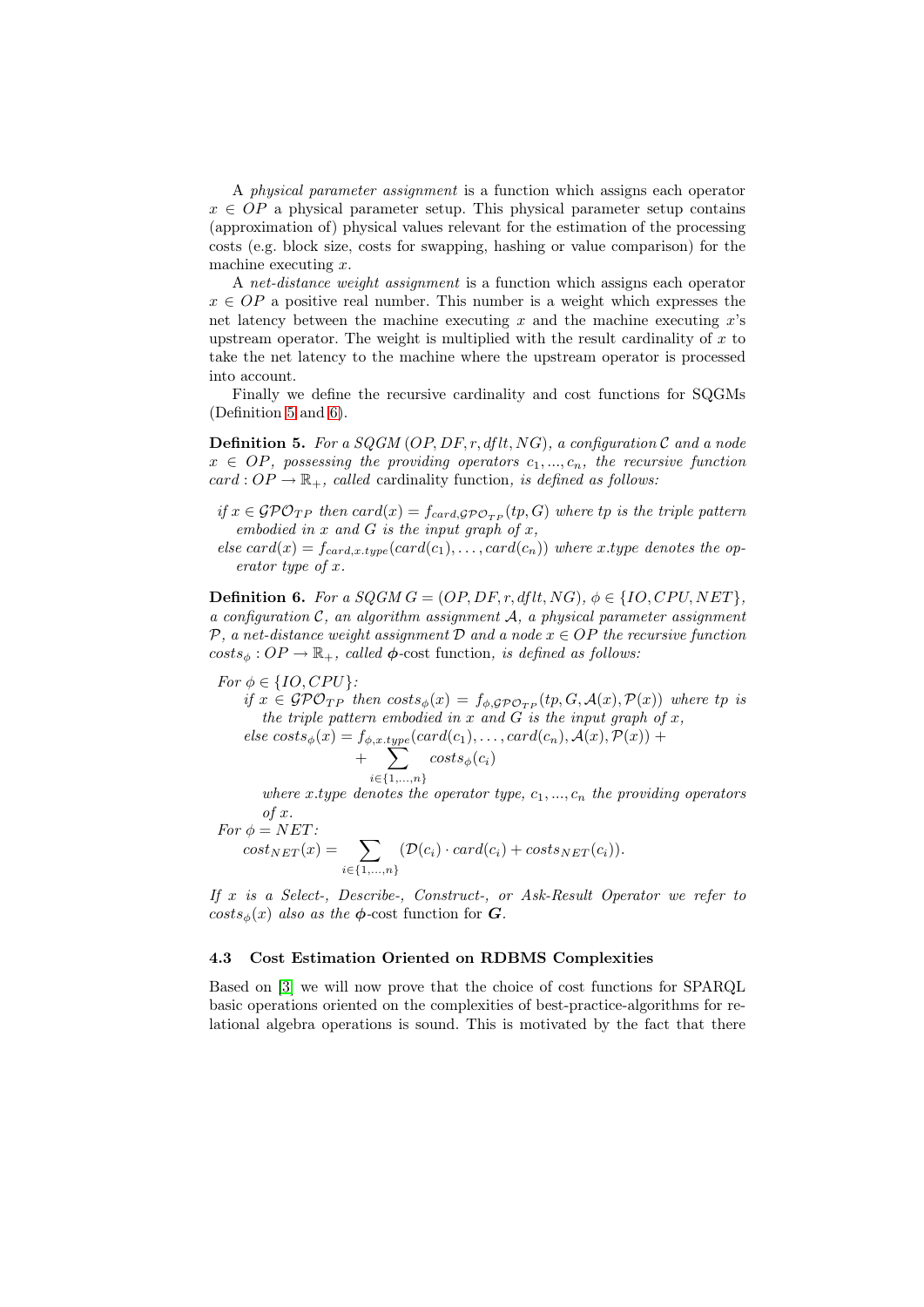are strong similarities between SPARQL basic operations and the operations of the relational algebra for RDBMS. To support this claim we will prove that almost each SPARQL basic operation is reducible to a single operation or a more complex term of the relation algebra for RDBMS in linear time while the cardinalities of the input values are preserved.

Actually this reduction only yields an upper bound for SPARQL basic operations, which might be too pessimistic for certain implementations of operations. To formally neglect this we have to show that there also exists a reduction in the other direction. More precisely, each relational algebra operation must be reducible to a corresponding SPARQL Abstract Term (see Section 3.1), while the most efficient computation of the reduction function for this operation has to be in the smallest complexity class for which the evaluation of the SPARQL Abstract Term is a member of. Alternatively we could empirically prove the usability of the upper bound gained by the reduction introduced here. [This](#page-2-0) proof, by mathematical means or benchmark testing, is a future task.

Before we present the reduction in Theorem 1, we want to clarify that we base the following discussion on the named version of the relational algebra, as described by [1] in chapter 5.1, which contains the operations  $\{\sigma, \pi, \aleph, \delta, \cup, -\}$ . In addition, we define a database relation with duplicates as follows.

**Definition 7.** A relation with d[up](#page-9-0)licates *is a tuple*  $(r[U], card_{RA})$  *where*  $r[U]$ *is a relation f[or](#page-14-0) a set of attributes U and cardRA is a function which annotates every*  $t \in r[U]$  *with a positive integer.* 

*The* cardinality of  $(r[U], card_{RA})$ , denoted as  $|(r[U], card_{RA})|_{RA}$ , is the sum*mation of card*<sub>*RA*</sub>(*t*) *for all*  $t \in r[U]$ *.* 

Consequently we extend the operations of the relational algebra to be capable of handling relations with duplicates as operands. For instance, the extended version of the relational algebra operation  $Join$ , called  $\Join_{dup}$ , additional takes care of the *cardRA* values of its result tuples such that they resemble the *card* values of the SPARQL basic operation *Join*. We also apply this concept for the pairings  $(\cup, Union), (-,Diff), (\pi, Select)$  and  $(\sigma,Filter)$ 

Definition 8. *Let A be the set of all relations with duplicates. The functions*  $\mathbb{E}\left[\mathbb{E}\left[\mathbb{E}\left[\mathbb{E}\left[\mathbb{E}\right]\right]\right] - \mathbb{E}\left[\mathbb{E}\left[\mathbb{E}\left[\mathbb{E}\right]\right]\right] - \mathbb{E}\left[\mathbb{E}\left[\mathbb{E}\left[\mathbb{E}\right]\right]\right] - \mathbb{E}\left[\mathbb{E}\left[\mathbb{E}\left[\mathbb{E}\right]\right]\right] - \mathbb{E}\left[\mathbb{E}\left[\mathbb{E}\left[\mathbb{E}\right]\right]\right] - \mathbb{E}\left[\mathbb{E}\left[\mathbb{E}\left[\mathbb{E}\right]\right]\right] - \mathbb{E}\left[\math$ 

- <span id="page-8-0"></span>*Function*  $\mathcal{A}_{dub}: A \times A \rightarrow A$  *is defined as*  $\cup_{dub}((r_1, card_{RA,1}), (r_2, card_{RA,2}))$  =  $(r, card_{RA})$  with  $r = r_1 \bowtie r_2$  and for each  $t \in r$ ,  $t_1 \in r_1$ ,  $t_2 \in r_2$ ,  $t = t_1 \cup t_2$ *holds*  $card_{RA}(t) = card_{RA,1}(t_1) \cdot card_{RA,2}(t_2)$ .
- $Function \cup_{dub} : A \times A \rightarrow A$  *is defined as*  $\cup_{dub}((r_1, card_{RA,1}), (r_2, card_{RA,2}))$  =  $(r, card_{RA})$  with  $r = r_1 \cup r_2$  and for each  $t \in r$ ,  $t_1 \in r_1$ ,  $t_2 \in r_2$ ,  $t = t_1 = t_2$  $holds \, card_{RA}(t) = card_{RA,1}(t_1) + card_{RA,2}(t_2).$
- $Function -<sub>dub</sub>: A \times A \rightarrow A$  *is defined as*  $\cup_{dub}((r_1, card_{RA,1}), (r_2, card_{RA,2}))$  =  $(r, card_{RA})$  with  $r = r_1 - r_2$  and for each  $t \in r$ ,  $t_1 \in r_1$ ,  $t_2 \in r_2$ ,  $t = t_1 = t_2$  $holds \, card_{RA}(t) = |card_{RA,1}(t_1) - card_{RA,2}(t_2)|.$
- $Function \pi_{dub}: Att^n \times A \rightarrow A$  *is defined as*  $\pi_{dub}(a, (r_1, card_{RA,1})) = (r, card_{RA})$ *with*  $r = \pi(a, r_1)$ *. For each*  $t \in r$  *the cardinality card*<sub>*RA*</sub> $(t)$  *is the summation*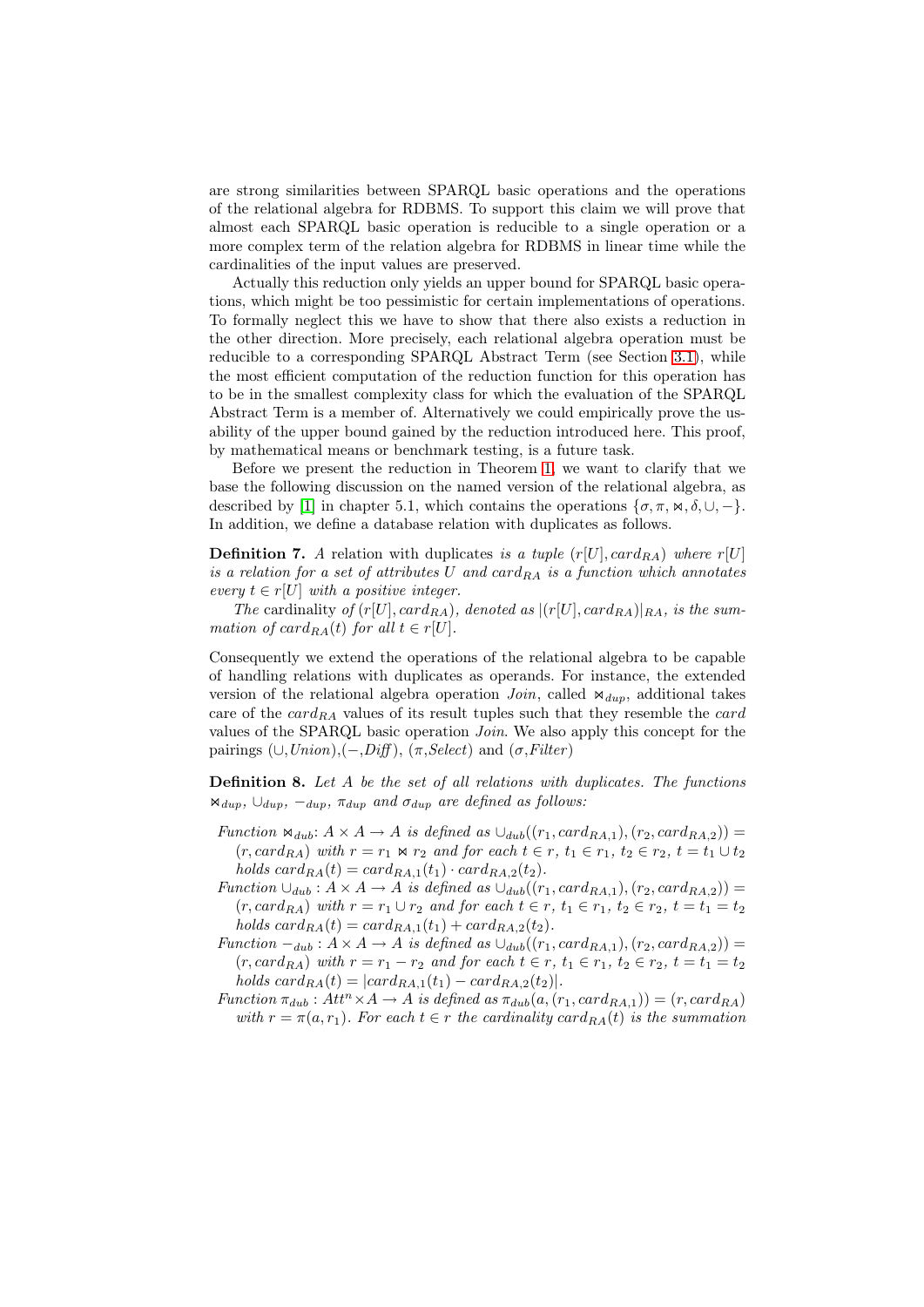*of*  $card_{RA,1}(t_1)$  *for all*  $t_1 \in r_1$  *with*  $t = t_1|_t$ *. Here* Att *is an arbitrary set of attributes and Att<sup>n</sup> the n-ary Cartesian Product of Att,*  $t_1|_t$  *is the tuple*  $t_1$ *restricted to the attributes of t.*

*Function*  $\sigma_{dub}$ :  $Att \times Dom \times A \rightarrow A$  *is defined as*  $\cup_{dub}(a, d, (r_1, card_{RA,1}))$  =  $(r, \text{card}_{RA})$  *with*  $r = \sigma(a, d, r_1)$  *and for each*  $t \in r$ ,  $t_1 \in r_1$ ,  $t = t_1$  *holds*  $card_{RA}(t) = card_{RA,1}(t_1)$ *. Here Att is an arbitrary set of attributes and domains a set of arbitrary domains for a relational database.*

For the reduction in Theorem 1 we define in advance a simple helper algorithm, called *trans*, to transform a solution mapping multi-set  $S = (S, \text{card})$  to an equivalent DB-relation with duplicates  $\mathcal{R} = (r|U|, card_{RA})$ : The union of the variables in the domains of the solutions mappings in *S* is the set of attributes *U* for *r*. Thus the number of att[rib](#page-9-0)utes in *U* is the overall number of different variables occurring in the the mappings in *S*. Furthermore each mapping  $x \in S$  is represented by a tuple  $t_x$  in *r* with  $card_{RA}(t_x) := card(x)$  where  $t_x$ has only values for the attributes which coincide with the domain of *x* (formally: attributes of *t<sup>x</sup>* who don't represent a variable in *x* have a globally defined *null* value, which belongs to no domain of the database schema).

In the following we use the denotations:  $trans(S) = \mathcal{R}$ ,  $trans(x) := t_x$ ,  $trans(S) := r$ ,  $trans(card) := card_{RA}$ ,  $trans((S, card)) := (r, card_{RA})$  and  $trans-att(S) = U$ .

For this algorithm we imply (without explicit proof):

- 1. The number of attributes in *U* is the overall number of different variables occurring in the solution mappings in *S*
- 2.  $x \in S$  iff  $trans(x) \in trans(S)$
- 3. The algorithm's time and space complexity lies in *O*(*|*(*S, card*)*|*).

Theorem 1. *Given a function f from SPARQL Abstract Terms to relational algebra terms with*

<span id="page-9-0"></span>
$$
f(Join(S_1, S_2)) = \mathbb{N}_{dup} (trans(S_1), trans(S_2)),
$$
  
\n
$$
f(Union(S_1, S_2)) = \cup_{dub}(trans(S_1), trans(S_2)),
$$
  
\n
$$
f(Diff(S_1, S_2)) = -_{dub}(trans(S_1), trans(S_2)),
$$
  
\n
$$
f(LeftJoin(S_1, S_2)) = \cup_{dup} (\mathbb{N}_{dup} (trans(S_1), trans(S_2)),
$$
  
\n
$$
-_{dup} (trans(S_1), trans(S_2))),
$$

where  $S_1$  and  $S_2$  are two multi-sets of solution mappings. Then f is a reduc*tion of the SPARQL basic operations Join, Union, Diff, LeftJoin to relational algebra terms, i.e., for*  $\phi \in \{Join, Union, Diff, LeftJoin\}$  *the following statements hold*

 $- x \in S$  *iff*  $trans(x) \in r[U],$  $card(x) = card_{RA}(trans(x))$  *for each*  $x \in S$ *,*  $-$ *trans* $-$ *att* $(S) = U$ *,*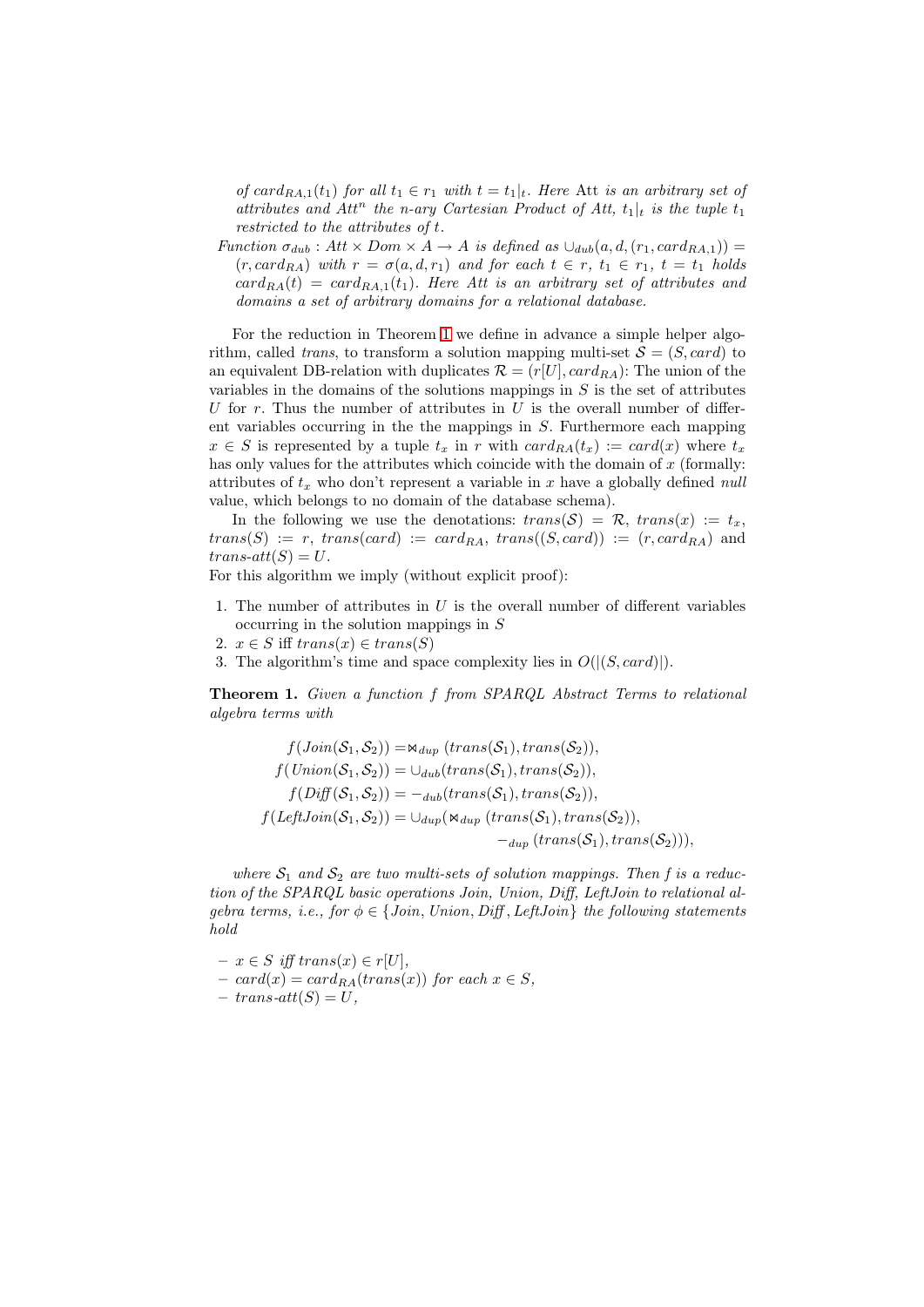*where*  $\phi(\mathcal{S}_1, \mathcal{S}_2) = (S, \text{card}), f(\phi(\text{trans}(\mathcal{S}_1), \text{trans}(\mathcal{S}_2))) = (r[U], \text{card}_{RA})$  and *both*  $S_1$  *and*  $S_2$  *are two multi-sets of solution mappings. Moreover,*  $f$  *is computable linear in time with respect to the sum of cardinalities of*  $S_1$  *and*  $S_2$ *, i.e.*  $card(\mathcal{S}_1) + card(\mathcal{S}_2)$ .

*Proof.* We show that for the operations *Join*,*Union*, *Diff* and *LeftJoin* the concluded statements hold.

A SPARQL Abstract Term  $Join(S_1, S_2) = (S, card)$  with solution mappings multi-sets  $S = (S_1, f_1)$  and  $S = (S_2, f_2)$  is reduced by f to a (natural) join with duplicates in the relational algebra  $\Join_{dup} (trans(S_1), trans(S_2)) =$  $(r[U], card_{RA})$ . For the generation of *r* from  $trans(S_1)$  and  $trans(S_2)$  operation  $\mathcal{A}_{dup}$  (Definition 8) solely relies on  $\mathcal{A}$ . By the definition of  $\mathcal{A}$  ([1] p.58, top) and transformation algorithm *trans* it follows that  $trans-att(S) = U$  and the fact, that a solution mapping x is element of S iff there exists a tuple  $t_x$  in  $r[U]$ , which has the same values for its attributes as *x* for its respectively variables. Moreover, algori[thm](#page-8-0) *trans* uses for the cardinality  $card_{RA}(r)$  of [a](#page-14-0) tuple  $t_x \in r[U]$ the same value as its corresponding solution mapping *x* (i.e.  $trans(x) = t_x$ ). In addition,  $\Join_{dup}$  (Definition 8) relies on the same computation formula for cardinalities of tuples as the SPARQL basic operation *Join* for solution mappings. Thus  $card(x) = card_{RA}(trans(x))$  holds for each  $x \in S$ .

In an analogous way this can be shown for *Union* and *Diff*. *LeftJoin* is defined as a SPARQL algebra ter[m](#page-8-0) which combines *Join*, *Union* and *Diff*. Thus the reduction for *Join*, *Union* and *Diff* yields also a reduction for *LeftJoin*.

Furthermore, the definition of algorithm *trans* and reduction *f* implies that *f* is computable in linear time with respect to  $card(S_1) + card(S_2)$ .

For most of the SPARQL basic operations we can determine the complexity in the same way as in the proof of Theorem 1. Few are slightly different, e.g. *F ilter* allowing regular expression in SPARQL which occasionally can not be directly translated into the selection operation  $\sigma$  as pointed out in [3]. For these exceptions we will estimate their complexity based on known efficient implementations, also with orientation on similar oper[ati](#page-9-0)ons in the relational algebra, if possible.

After the consideration above we are enabled to define a confi[gu](#page-15-7)ration oriented on the complexities for relational algebra operations for the example presented in Section 5. We use the complexity of relational algebra operations for the cost estimation of the related SPARQL algebra operations under the assumption that a SPARQL query processor is approximately as efficient as a RDBMS for the corresponding query (see Table 2). For SPARQL basic operations which are not reducible to [re](#page-10-0)lational algebra operations in the way described by Theorem 1, we rely on the complexities of best-practice implementations generally used by the database and Semantic Web community.

## [5](#page-9-0) Example

<span id="page-10-0"></span>At this point we showcase the expected benefits of a query optimizer based on our cost model. Therefore we require a system of networked, collaborating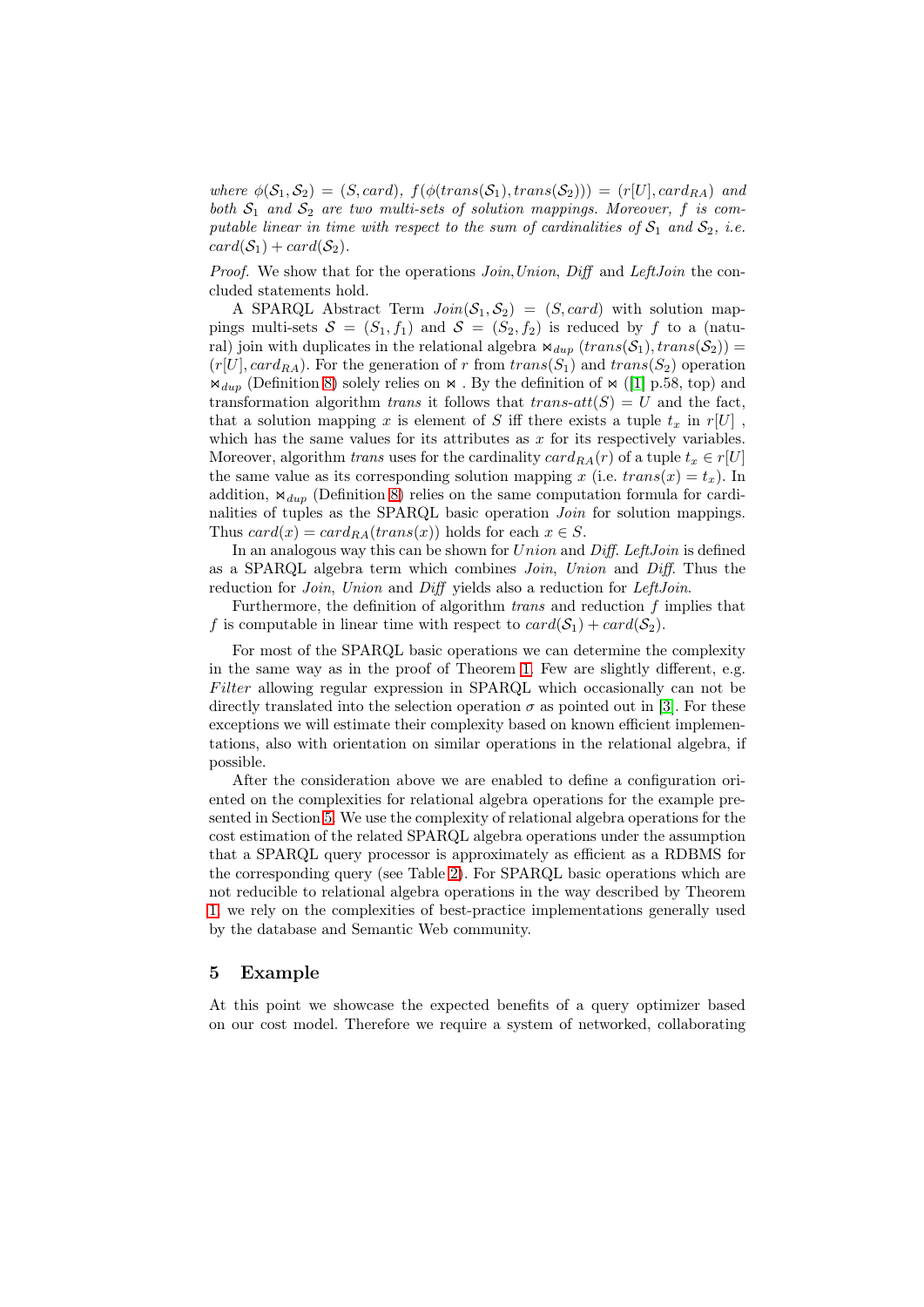```
PREFIX ub:<http://www.lehigh.edu/.../univbench.owl#><br>PREFIX rdf:<http://www.w3.org/1999/02/22-rdf-syntax-ns#><br>SELECT ?n ? c
FROM <http://example.or/University0.owl><br>
WHERE {<br>
?s rdf:type ub : GraduateStudent .<br>
OPTIONAL { ?s ub:takesCourse ?c . }<br>
?s ub:name ?n .
```
hosts, whereas each host contains a RDF repository embodying such a query optimizer. We provide an exemplary SPARQL query *q* (Listing 1.1, Figure 1) and demonstrate how cost-based query decomposition will established an optimized distributed evaluation of the query in this system.

For this example we make the following presumptions for the host machines:

- The RAM size equals one block of persistent memory
- One I/O access equals reading of one block in persistent memory
- The RDF triples in the RDF repositories are indexed by a  $B+$  tree as described in [7]
- Statistics about cardinalities of solution mapping multi-sets for SPARQL Algebra Expressions are available for each RDF repository (e.g. for BGPs a schema-path-based index of the result cardinalities for n-way triple pattern joins woul[d b](#page-15-12)e possible, analogous to the source index hierarchy proposed by [18])

In Table 2 we provide a list of IO and CPU cost functions necessary for this example, i.e. for each occurring operator type. These functions were derived from [6[,5\].](#page-15-13) Table 1 explains the used symbols.



<span id="page-11-1"></span>Fig. 1: Corresponding SQGM *G* for SPARQL query *q*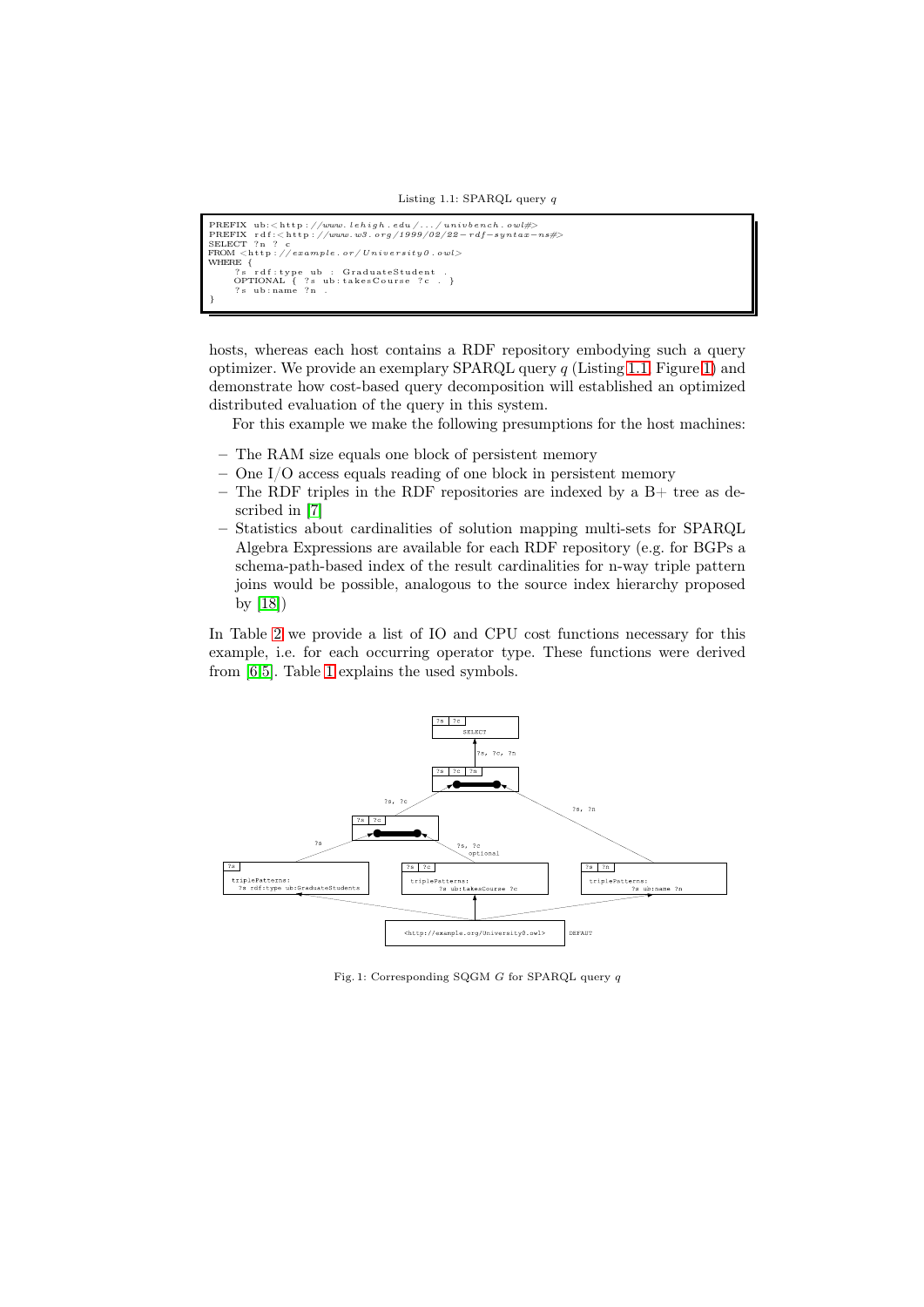| $n_i$                | cardinality of i-th input solution mapping multi-set                                          |
|----------------------|-----------------------------------------------------------------------------------------------|
| $b_i$                | blocks used by i-th input solution mapping multi-set                                          |
| $b_{res}$            | blocks used by the resulting solution mapping multi-set, i.e $\lceil n_{res}/b_{host} \rceil$ |
| $n_{res}$            | cardinality of the resulting solution mapping multi-set                                       |
| $l_{i}$              | average number of variables in i-th input solution mapping multi-set                          |
| $c_{\text{generic}}$ | generic cost factor (if no other symbol is fitting)                                           |
| $c_{compare}$        | number of instructions to compare two variable bindings                                       |
| $c_{swap}$           | costs for swapping a block                                                                    |
| $c_{hash}$           | number of instructions to hash a key                                                          |
| $n_{repo}$           | number of RDF triple stored in the RDF repository                                             |
| $b_{host}$           | used block size of the host, i.e. RDF triples per block                                       |
|                      | Table 1: Symbols used in the cost and cardinality formulas                                    |

Table 2: Cost functions for SQGM operator types

<span id="page-12-0"></span>

| operator type                                                                             | algorithm            | cost function                                                                                                                                                                                                        |
|-------------------------------------------------------------------------------------------|----------------------|----------------------------------------------------------------------------------------------------------------------------------------------------------------------------------------------------------------------|
| Select Result Operator                                                                    | full table scan      | $f_{CPU} = n_1 \cdot c_{generic}$<br>$f_{IO} = b_1 \cdot c_{generic}$                                                                                                                                                |
| Join Operator                                                                             | NestedLoop-Join      | $f_{CPU} = n_1 \cdot n_2 \cdot c_{compare}$<br>$f_{IO} = b_1 \cdot b_2 \cdot c_{swap}$                                                                                                                               |
|                                                                                           | Hash-Join            | $f_{CPII} = min(n_1, n_2) \cdot c_{comn} +$<br>$+ max(n_1, n_2) \cdot c_{hash}$<br>$f_{IO} = (b_1 + b_2) \cdot c_{swap} + b_{res} \cdot c_{generic}$                                                                 |
|                                                                                           | MergeSort-Join       | $f_{CPII} = (n_1 \cdot log n_1 + n_2 \cdot log n_2 +$<br>$+n_1+n_2$ $\cdot$ $c_{compare}$<br>$f_{IO} = (b_1 \cdot log b_1 + b_2 \cdot log b_2 +$<br>$+b_1+b_2\}\cdot c_{swan}$                                       |
| LeftJoin Operator                                                                         | Union(HashJoin,Diff) | $f_{CPU} = f_{CPU, HashJoin}(n_1, n_2) +$<br>$+(n_1+n_2)\cdot c_{compare}$<br>$+ n_1 \cdot c_{hash}$<br>$f_{IO} = f_{IO}$ . Hash Join $(b_1, b_2)$ +<br>$+(b_1 + b_2) \cdot c_{swan} +$<br>$+ b_1 \cdot c_{generic}$ |
| Graph Pattern Operator<br>consisting only of a single $B+$ -Tree lookup<br>triple pattern |                      | $f_{CPU} = c_{comp} \cdot log_{b_{host}} n_{repo}$<br>$f_{IO} = c_{swap} \cdot (log_{b_{host}} n_{repo} + b_{res})$                                                                                                  |

Now we give a step by step walk-through of the distributed querying process:

- 1. Initially SPARQL query *q* (Listing 1.1) is transformed into a SQGM *G* (Figure 1).
- 2. Then the decomposition component determines by calling the cost estimation component – the CPU-costs and IO-costs for each operator and thereby for each sub graph in SQ[GM.](#page-11-0) We use the following randomly chosen [co](#page-11-1)nfiguration of physical parameters for each operator in the SQGM *G*:  $c_{generic} = c_{comp} = 1, c_{swap} = 10, c_{hash} = 2, n_{repo} = 10^6, b_{host} = 10$ As implementation for the uppermost *Join* operator in *G* we use the MergeSort-Join algorithm (Note: A SQGM can be interpreted as rooted directed tree, if the Default Graph operator is ignored.). For all other operators in *G* the

choice of the implementation is unambiguous (see Table 2).

3. After the decomposition component gets back the cost estimations (Figure 2) it decides the partitioning of SQGM *G* with one of the following strategies (These strategies are intuitive choices, their sophisticated research is targeted for the future.): If the query optimizer is regularly notice[d a](#page-12-0)bout available resources, the partitions can be chosen w.r.t. to their costs and these resources, [i.e](#page-13-0). a matching between costs and resources is approximated. Alternatively the decomposition component tries to partition SQGM *G* into chunks with circa the same costs. Here we use the second strategy.

The overall costs for the left and right sub-tree at the upper-most *Join* operator are  $1012 + 1320 = 2332$  and  $6 + 310 = 316$ , if we weight CPU and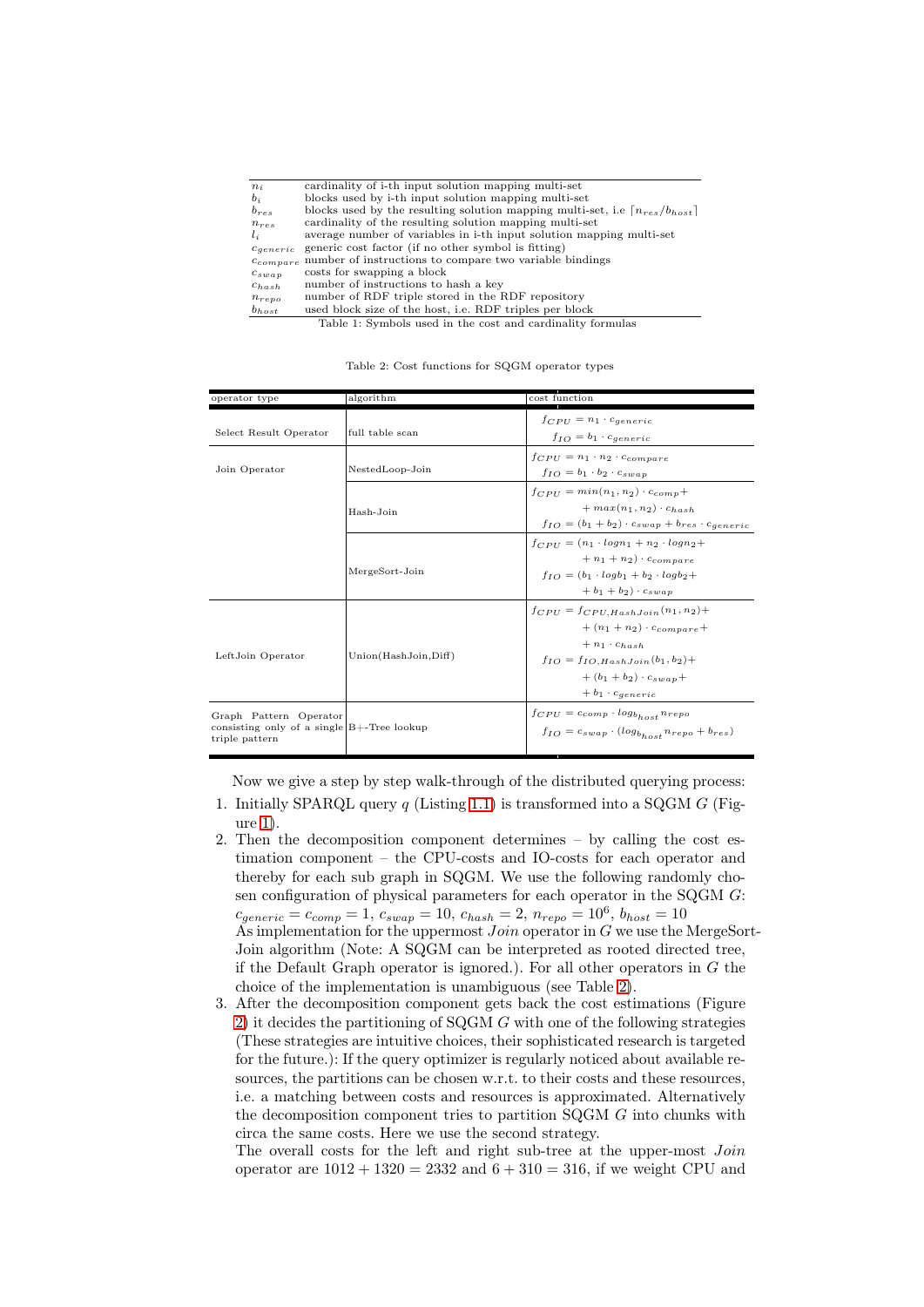IO costs with factor 1. Assume two remote hosts A and B are available with access to *q*'s default graph. *A* should have net-distance 3 and *B* net-distance 10 to the host which will process the uppermost *Join* operator and the Select operator. The remote processing costs for the left subtree on host A would than be 2332 plus the net latency  $3 \times 200 = 600$ , for the right subtree on host *B* 316 plus the net latency  $10 \times 250 = 2500$ . Since *A* and *B* work parallel the overall cost is 2932 (if we have to wait until *A* is finished) for the remote processing of the both sub trees compared to a sequential local processing which is  $2932 + 2816 = 6748$ . Thus we split *G* at the uppermost-most *Join* operator.

4. The resulting partitions for the sub trees of the uppermost *Join* operator in *G* lead to the sub queries *q*<sup>1</sup> and *q*<sup>2</sup> (Listings 1.2 and 1.3), which then are forwarded to host *A* and *B* for processing. The retrieved sub query answers routed back are combined to an answer for *q* according to its decomposition.



<span id="page-13-0"></span>Fig. 2: Cost annotated SQGM *G*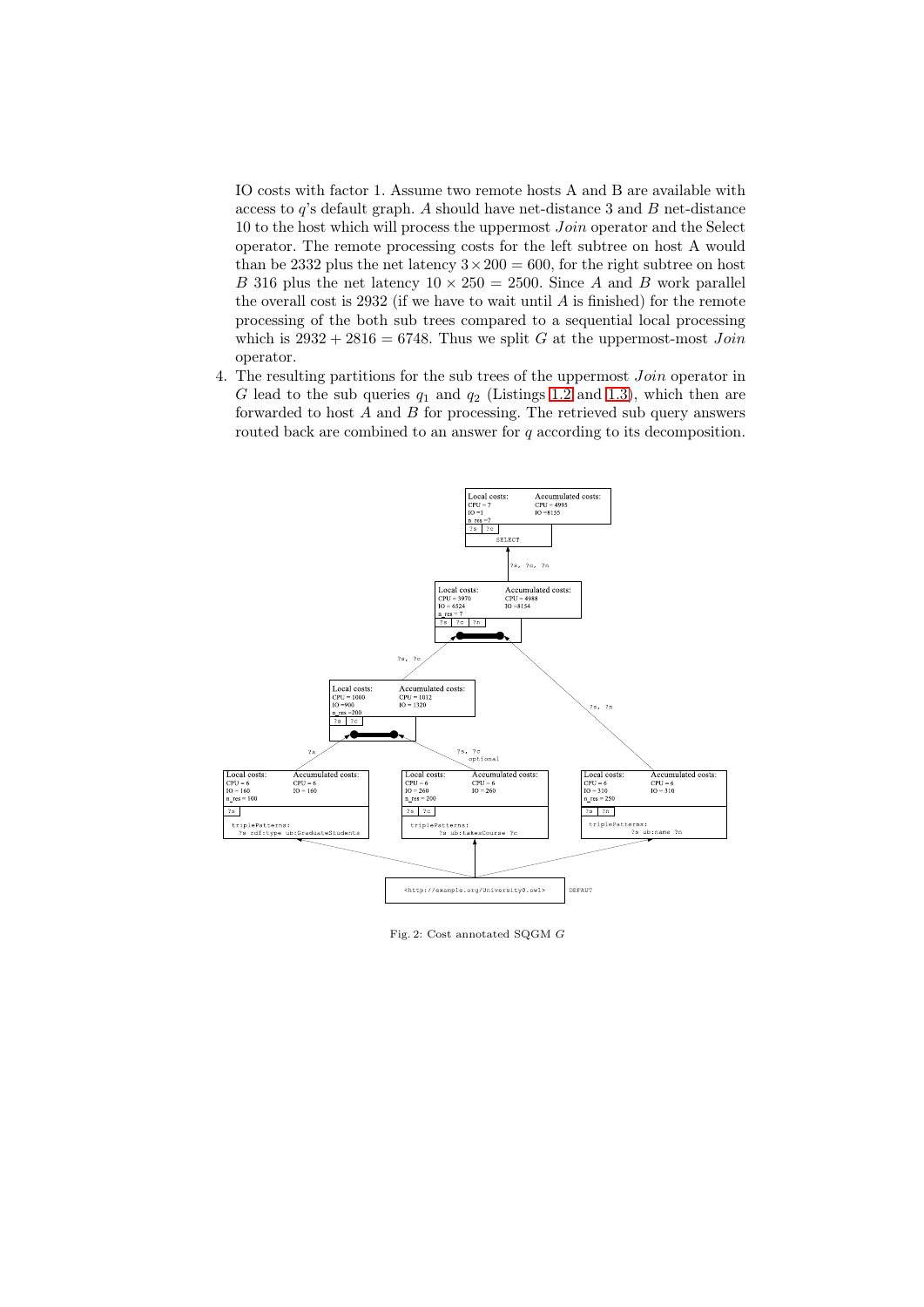```
PREFIX ub:<http://www.lehigh.edu/.../univbench.owl#><br>PREFIX rdf:<http://www.w3.org/1999/02/22-rdf-syntax-ns#><br>SELECT ?s ? c
FROM \langle http://example.or/University0.owl><br>WHERE {<br><sup>7</sup>s rdf:type ub : GraduateStudent .<br>OPTIONAL { ?s ub:takesCourse ?c . }<br>}
```
Listing 1.3: SPARQL query *q*2

```
PREFIX ub:<http://www.lehigh.edu/.../univbench.owl#><br>PREFIX rdf:<http://www.w3.org/1999/02/22-rdf-syntax-ns#><br>SELECT ?s ?n
FROM <h t t p : // examp le . or / U n i v e r s i t y 0 . owl>
WHERE {<br>
?s ub:name ?n .
}
```
# 6 Conclusion and Future Work

We have developed a cost model that provides System-R-like cost and cardinality functions for SPARQL queries given as SQGMs and evaluated in an distributed environment. In addition we proved by reduction that for the cost estimation of most SPARQL basic operations complexities of relational algebra operations can be used as upper bounds. Hence, it has yet to be proven – mathematically or empirically – that these upper bounds are not to pessimistic.

For the future we plan an implementation of the cost model as part of query optimizer for distributed query processing. Since the optimize-then-execute paradigm is not efficient for complex queries due to exponential growth of the estimation error [10] we additionally expect that the query processor and its optimizer operates in an *intra-query adaptive* fashion [4], i.e. the optimizer interleave query processing for dynamic adjustments and cost estimations to provide better response time or more efficient usage of resources.

We wil[l ev](#page-15-14)aluate the cost model in form of representative benchmarks tests for this implementation. In particular th[e a](#page-15-0)ccuracy of the upper bounds for SPARQL basic operations provided by the reduction mentioned above will be verified.

# 7 Acknowledgements

This work is partially supported by the TripCom (IST-4-027324-STP) project; http://www.tripcom.org.

### References

<span id="page-14-0"></span>1. [Abiteboul, S., Hull, R](http://www.tripcom.org)., and Vianu, V. *Foundations of Databases*. Addison-Wesley, Reading, Massachusetts, 1995.